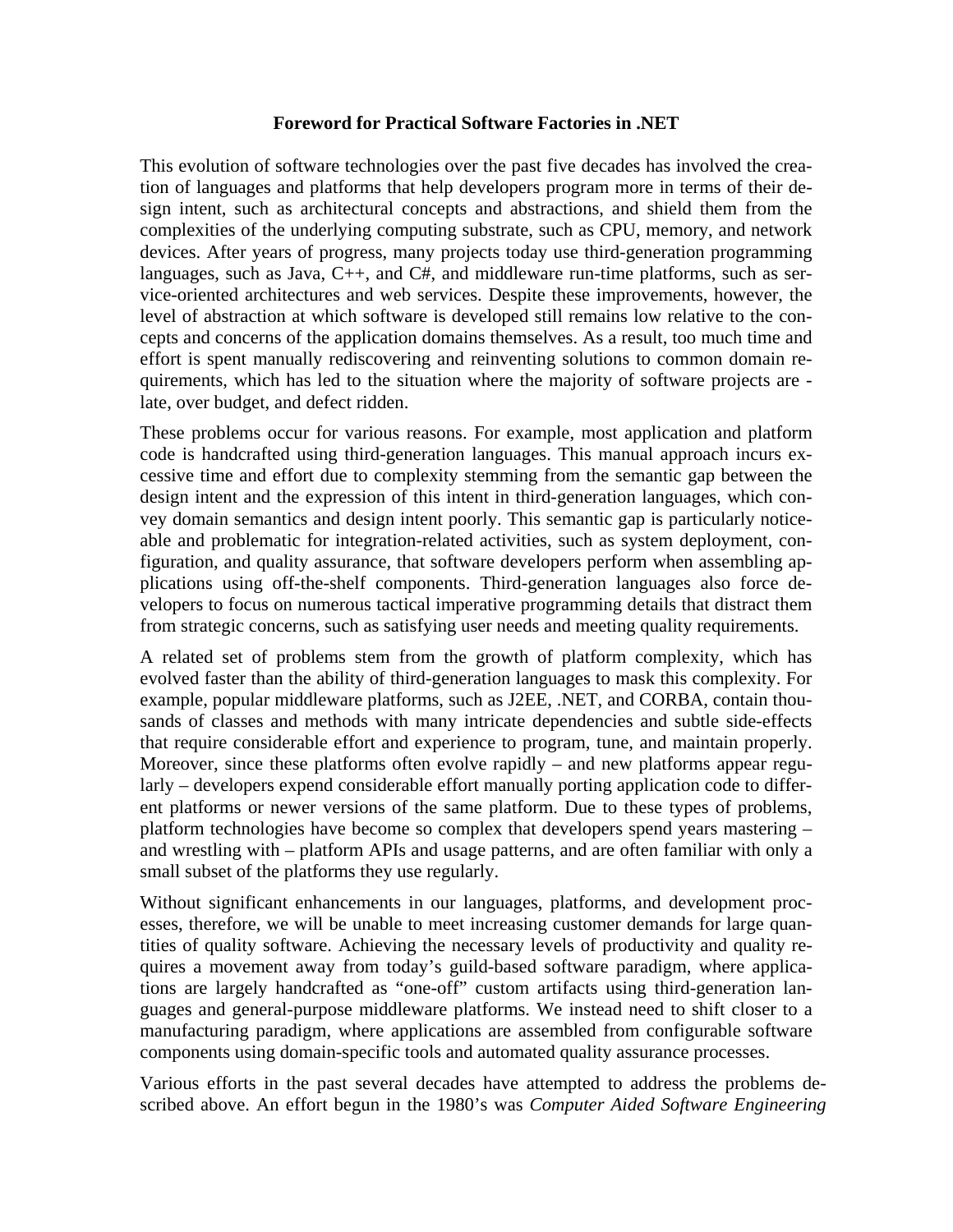(CASE). One goal of CASE was to enable developers to write programs more quickly and correctly by using general-purpose graphical notations, such as state machines, structure diagrams, and dataflow diagrams. In theory, these graphical notations are more effective at expressing design intent than using conventional third-generation programming languages. Another goal was to synthesize implementation artifacts from graphical representations to reduce the effort of manually coding, debugging, and porting programs.

Although CASE tools attracted considerable attention in the research community and trade literature, they weren't adopted widely in practice for various reasons, including:

- Early CASE tools tried to generate entire applications, including the business logic and the software substrate, which led to inefficient, bloated code that was hard to optimize, validate, evolve, or integrate with code from other sources.
- It was hard to achieve round-trip engineering that is moves model representations back and forth seamlessly with synthesized code.
- Due to the simplicity of the notations for representing behavior, CASE tools have largely been applicable to a few domains, such as telecom call processing, that map nicely onto state machines.
- Due to the lack of powerful and common middleware, CASE tools targeted proprietary execution platforms, which made it hard to integrate the code they generated with other software languages and run-time environments.

This book focuses on a more practical and effective approach to address problems resulting from the complexity of platforms – and the inability of third-generation languages to alleviate this complexity and express domain concepts effectively. This approach is called *Software Factories* and is based on four core concepts that are well established in today's leading software organizations and projects: *architectural frameworks*, *contextbased guidance*, *domain-specific languages*, and *product line architectures*. Software Factories combine and extend related technologies associated with these four core concepts, including patterns, models, object-oriented frameworks, and tools, to help industrialize the development of software. In particular, Software Factories enable the rapid assembly and configuration of separately developed, self describing, location-independent components to produce families of similar but distinct software systems.

At the heart of the Software Factory paradigm are product line architectures, which consist of object-oriented frameworks whose designs capture recurring patterns, structures, connectors, and control flow in application domains, along with the points of variation explicitly allowed among these entities. Product line architectures are typically designed using common/variability analysis, which captures key characteristics of software product lines, including

- *Scope*, which defines the domains and context of a product line,
- *Commonalities*, which describe the attributes that recur across all members of a family of products,
- *Variabilities*, which describe the attributes unique to different members of a family of products, and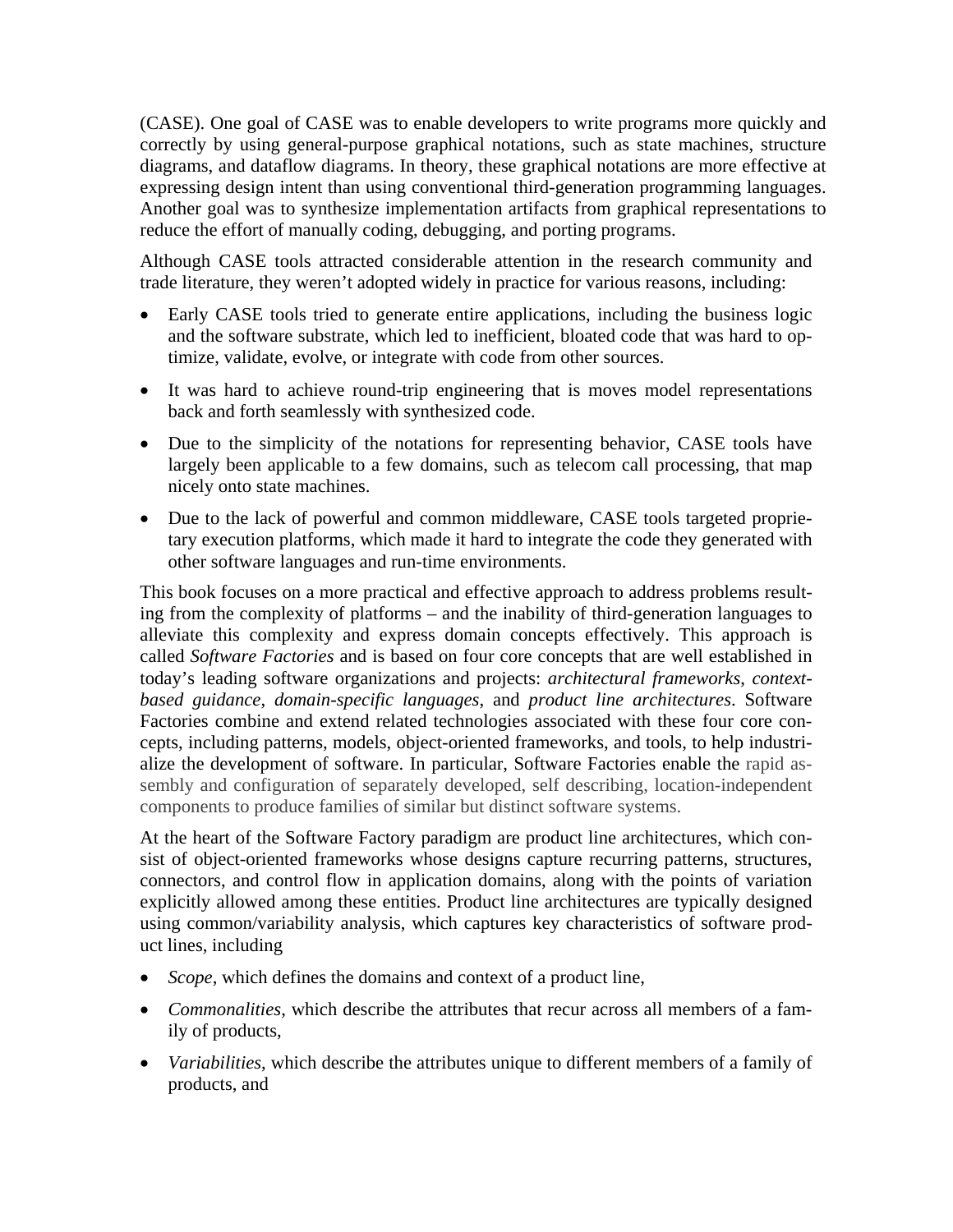• *Extension points*, which can be used to add new features to product variants and accommodate features outside the scope of the product line.

Although product line architectures are a powerful technology, they have historically been hard to use and even harder to develop and evolve using conventional third-generation languages and run-time platforms. A key contribution of this book is therefore its focus on developing Software Factories with a high degree on automation using *modeldriven development* and *context-based guidance*. Model-driven development helps raise the level of abstraction and narrow the gap between application and solution domains by combining

- *Metamodeling* and *model interpreters* to create *domain-specific languages* that help automate repetitive tasks in product line architectures that must be accomplished for each product instance, such as generating code to glue components together or synthesizing deployment artifacts for middleware platforms, and
- *Commonality/variability analysis* and *object-oriented extensibility capabilities* to create *domain-specific frameworks* that factor out common usage patterns in a domain into reusable middleware platforms, which help reduce the complexity of designing domain-specific languages by simplifying the code generated from models.

Automated context-based guidance provides product developers with suggestions on what activities to perform in a particular context, such as changing the solution structure, providing custom activities in the context they are applicable, and displaying context specific help and guidance to developers. This guidance can be created by domain experts, systems engineers, and software architects to convey best practices and semantic constraints to developers using tools that help automate these activities and integrate them into products.

Although the concepts underlying Software Factories have been published before, this book breaks new ground by showing detailed examples of how model-driven development tools and context-based guidance can be used in software projects today. The book presents a case study using the Microsoft .NET Framework, C#, and other .Net related tools to specify, analyze, optimize, synthesize, validate, and deploy Software Factories, that can be customized for the needs of a wide range of software systems. The case study covered in the book includes desktop applications based on the Smart Client Baseline Architecture (SCBAT) from the Microsoft Patterns and Practices Group, local services, and third-party services that are accessed via the Internet.

The book covers the entire process of specification, design, implementation, deployment and use of a Software Factory. It also shows how Software Factory schemas and templates can be used to combine separate software technologies into a coherent application development paradigm. In addition, the book shows how to develop domain-specific languages and guidance packages that incorporate best practices to help eliminate common errors when developing systems in particular application domains. The entire case study can be downloaded and used as a comprehensive reference. While the Software Factory paradigm can be used with any language and platform, these working examples are invaluable to reinforce key concepts and principles when implementing your own Software Factories.